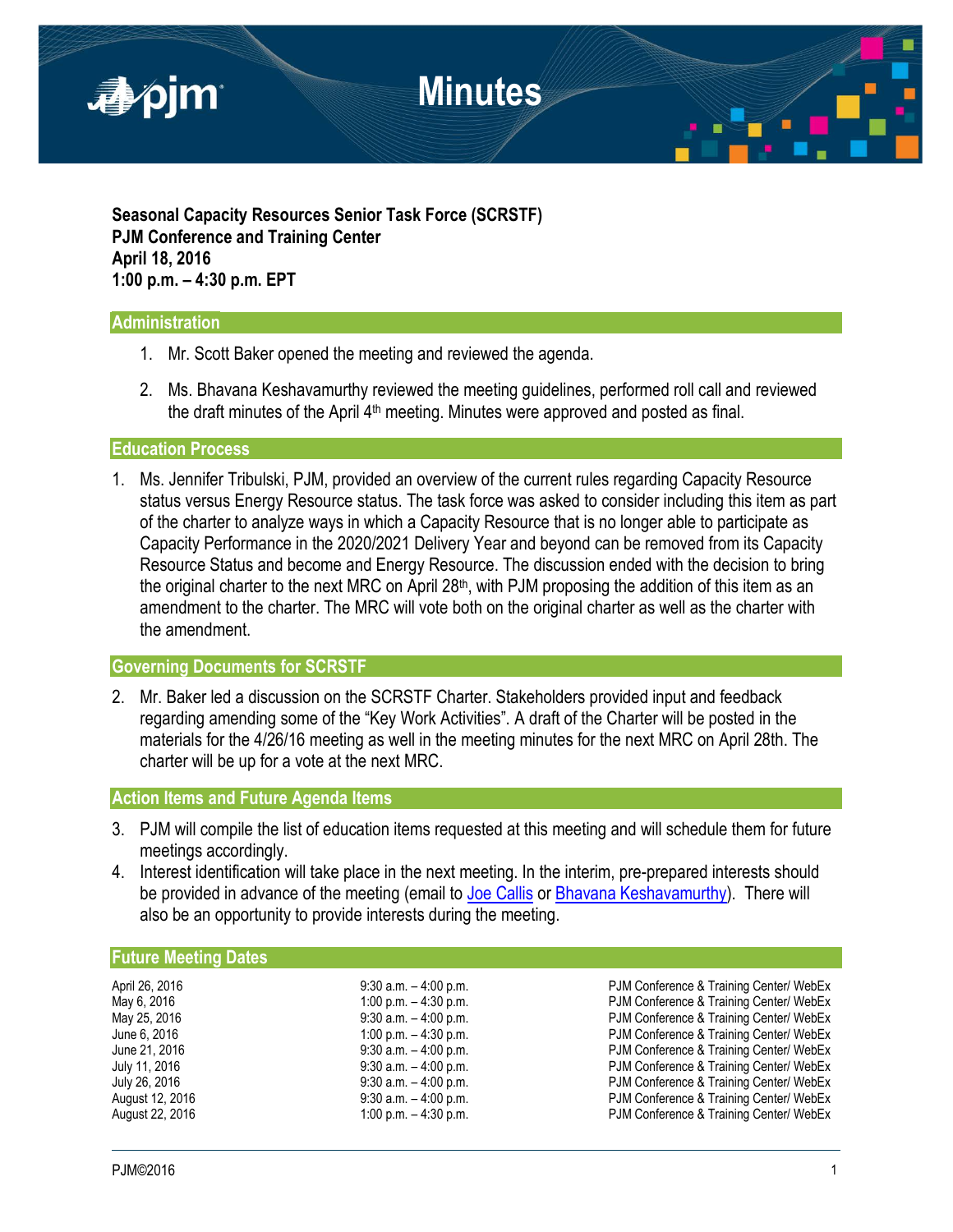

September 8, 2016 <br>September 23, 2016 **9:30 a.m.** – 4:00 p.m. **PJM Conference & Training Center/ WebEx**<br>PJM Conference & Training Center/ WebEx September 23, 2016 **9:30 a.m.** – 4:00 p.m. PJM Conference & Training Center/ WebEx October 14, 2016 **12, 2016** 9:30 a.m. – 4:00 p.m. PJM Conference & Training Center/ WebEx<br>October 26, 2016 9:30 a.m. – 4:00 p.m. PJM Conference & Training Center/ WebEx October 26, 2016 9:30 a.m. – 4:00 p.m. PJM Conference & Training Center/ WebEx November 16, 2016 **19:30 a.m.** – 4:00 p.m. **PJM Conference & Training Center/ WebEx**<br>November 29, 2016 **19:30 a.m.** – 4:00 p.m. PJM Conference & Training Center/ WebEx December 19, 2016 **19:30 a.m.** – 4:00 p.m. **PJM Conference & Training Center/ WebEx** 

Author: B.Keshavamurthy

## **In Attendance (In Person)**

### **First Name Company Sector**

Scott Baker (Facilitator) **PJM** Interconnection, LLC Not Applicable Bhavana Keshavamurthy(Secretary) PJM Interconnection, LLC Not Applicable Jason Barker Exelon Business Services Company, LLC Transmission Owner Jeff Bastian **PJM Interconnection, LLC** Not Applicable David Bloom Baltimore Gas and Electric Company Not Applicable Susan Bruce **McNees Wallace & Nurick LLC** Not Applicable Bruce Campbell **EnergyConnect, Inc.** Champion Cher Supplier Gregory Carmean **COPSI** OPSI **COPSI COPSI COPSI COPSI COPSI COPSI COPSI COPSI COPSI COPSI COPSI COPSI COPSI COPSI COPSI COPSI COPSI COPSI COPSI COPSI COPSI COPSI COPSI COPSI** Tom Falin **PJM Interconnection, LLC** Not Applicable Neal Fitch **NRG Power Marketing LLC** Generation Owner Katie Guerry EnerNOC, Inc. Other Supplier John Horstmann **Dayton Power & Light Company (The)** Transmission Owner Carl Johnson Customized Energy Solutions, Ltd.\* Not Applicable Brian Kauffman **NRG Curtailment Solutions** Other Supplier George Kogut **New York Power Autho4rity** Cher Supplier Frank Lacey **Enerwise Global Technologies, Inc.** Other Supplier Robert O'Connell **Main Line Electricity Market Consultants** Mot Applicable David Pratzon **COLOGY CONSUMED CONSUMED ASSESS** OF Power Group **Not Applicable** Patricio Rocha Garrido **PJM Interconnection, LLC** Not Applicable Tom Rutigliano **Achieving Equilibrium LLC** Cher Supplier David Scarpignato Calpine Energy Services, L.P. Generation Owner Erin Sechrist Powerex Other Supplier Heather Thomson **Mid-Atlantic Renewable Energy** Not Applicable Jennifer Trbulski PJM Interconnection, LLC Not Applicable

PJM Conference & Training Center/ WebEx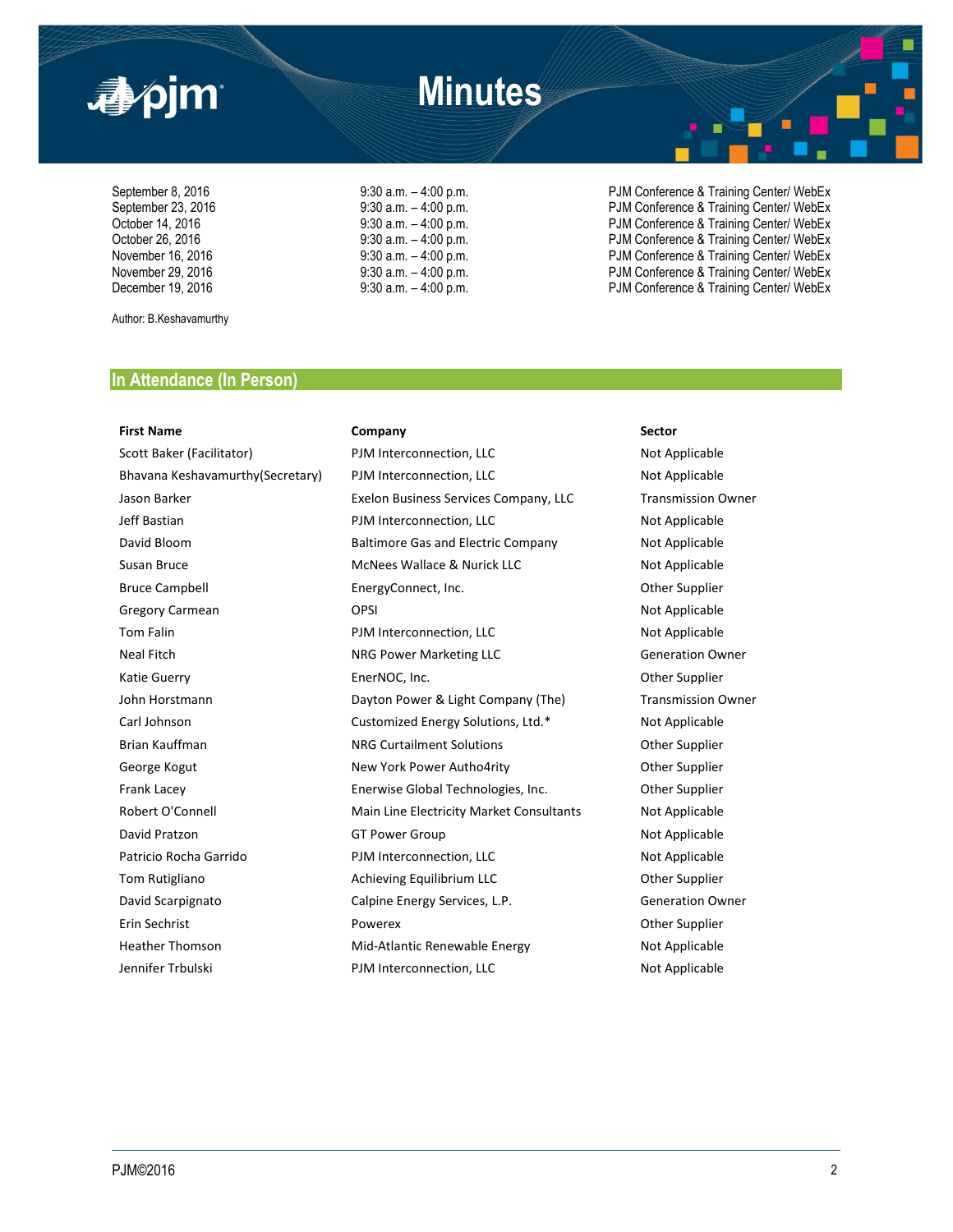

## **Minutes**

### **In Attendance (WebEx / Teleconference)**

Malcolm Ainspan **Energy Curtailment Specialists, Inc.** The Communication of the Supplier Andrew Barbeau The Accelerate Group Communication of the Supplier Communication of the Supplier Ken Berger **Not Applicable** Dominion Virginia Power Not Applicable Not Applicable Aaron Berner **PJM Interconnection, LLC** Not Applicable Jim bencheck FirstEnergy Solutions Corp. Transmission Owner Murty Bhavaraju **PJM Interconnection, LLC** Not Applicable Martin Bolan FirstEnergy Solutions Corp. The Content of Transmission Owner John Brodbeck **EDP Renewables** EDP **Renewables EDP Renewables EDP Renewables EDP Renewables** Rich Brown **PJM Interconnection, LLC** Not Applicable Not Applicable Pat Bruno **PJM Interconnection, LLC** Not Applicable Gregory Carmean **OPSI** OPSI 2009 **CONSIDER ACCOMPANY** OPSI Jennifer Chen **Natural Resources Defense Council** Not Applicable Leonard Collins **State of Delaware** Not Applicable Not Applicable Elliot Creem Comverge Comverge Computer Computer Computer Computer Computer Computer Computer Computer Computer Computer Computer Computer Computer Computer Computer Computer Computer Computer Computer Computer Computer Co Bridgid Cummings **PJM Interconnection, LLC** Not Applicable Lou D'Alessandris FirstEnergy Solutions Corp. Transmission Owner Joseph DeLosa **DE Public Service Commission** Not Applicable Renee Demunyck New Jersey Board of Public Utilities Not Applicable Joseph DeNavas Potomac Electric Power Company Electric Distributor Douglas Dickson New Jersey Board of Public Not Applicable Not Applicable Laura DiNicola **FirstEnergy Solutions Corp.** Transmission Owner Steve Doremus **Enernoc** Enernoc **Energies** Enernoc **Other Supplier Other Supplier** Chuck Dugan **East Kentucky Power Cooperative, Inc.** The East Mean Transmission Owner Jim Eber Commonwealth Edison Transmission Owner John Farber **DE Public Service Commission** Not Applicable Rick Feierabend **Dominion Virginia Power** Not Applicable Not Applicable Guy Filomena **Customized Energy Solutions, Ltd.\*** Not Applicable Jodi Frost Moxie Liberty LLC Other Supplier Debbie Gebolys **Public Utilities Commission of Ohio(The)** Not Applicable Andrew Gledhill **PJM** Interconnection, LLC **Not Applicable** Not Applicable Michele Greening Talen Energy Marketing, LLC CHANNEL COMMENT Generation Owner Gary Greiner **PSEG** Transmission Owner Erik Hanser **Michigan Public Service Commission** Not Applicable Steve Hilaski Potomac Electric Power Electric Distributor Andrew Horstman Wabash Valley Power Association, Inc. Electric Distributor Dana Horton **Appalachian Power Company Company** Transmission Owner Eric Hsia PJM Interconnection, LLC Other Supplier John Hyatt **Monitoring Analytics, LLC** Not Applicable Not Applicable Tom Hyzinski Karl Talen Energy Charles and Talen Energy Charles and Talen Energy Charles Talen Burguet Charles Generation Owner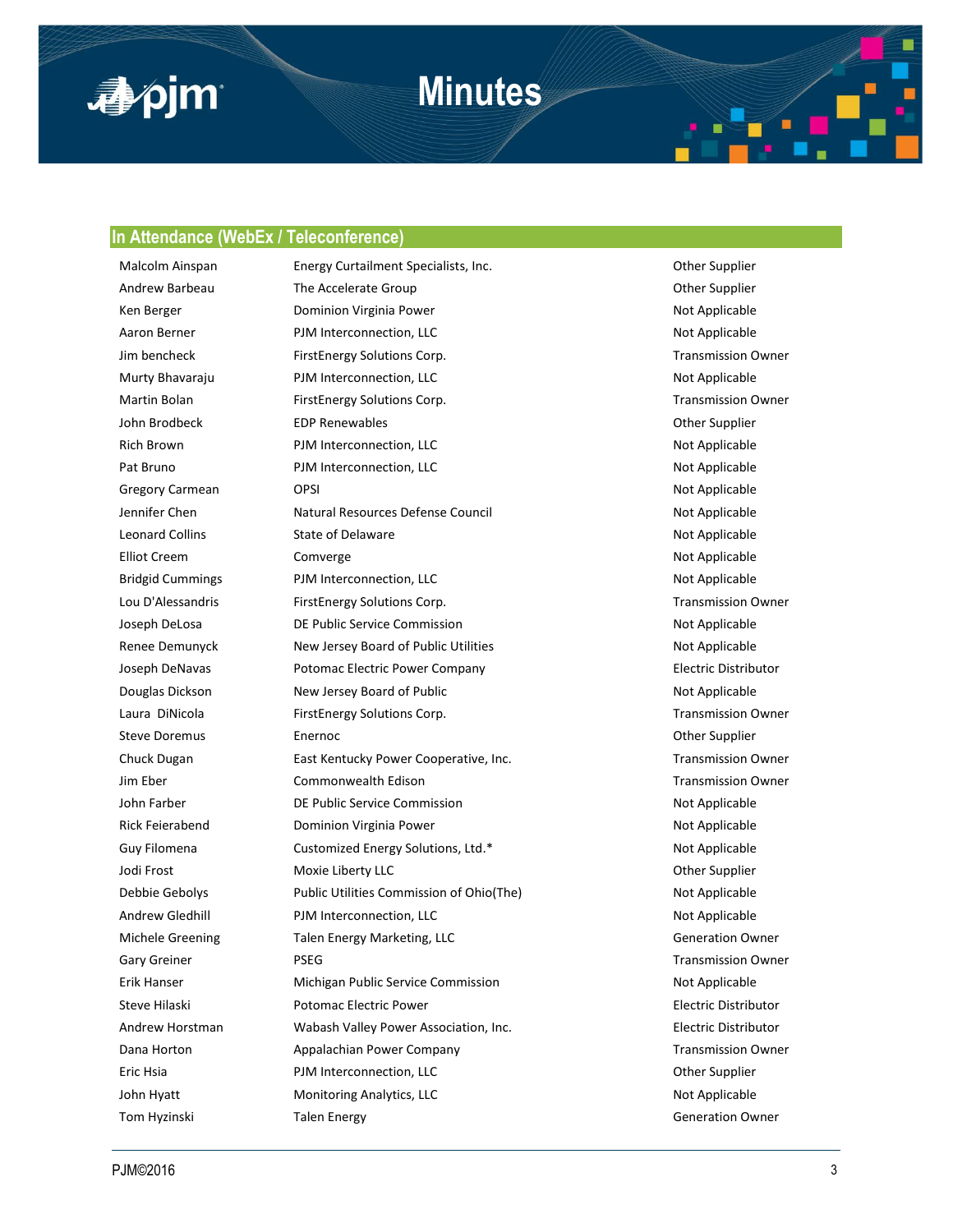

## **Minutes**

Michaela Jackson **EDF Trading North America, LLC Example 20 Server Supplier** Other Supplier Mike Jacobs **Xtreme Power** Not Applicable Not Applicable Gina Jardot **Essential Power Rock Springs, LLC** Transmission Owner Kim Karrasch **Interstate Gas Supply, Inc.** Case Communication of the Supplier Communication of the Supplier Susan Kenney **PJM Interconnection, LLC** Not Applicable Not Applicable Laura Kier **Energy Hub** Energy Hub **Not Applicable** Not Applicable Elta Kolo GTM Not Applicable Catharine Lacy **Dominion Virginia Power** Not Applicable Not Applicable Pete Langbein **PJM Interconnection, LLC** Not Applicable Andrew Levitt **PJM Interconnection, LLC** Not Applicable Shelly Lyser **Rockland Electric Rockland Electric Rockland Electric Rockland Electric Rockland Electric Rockland Electric Rockland Electric Rockland Electric Rockland Electric Rockland Electric Rockland** Doug Matheson **EnerNOC Inc.** EnerGENER EnerGENER CONDUCTER ENGINEERING COMPLETE POSTS. Skyler Marzewski Monitoring Analytics Not Applicable Not Applicable Matthew McCaffree Comverge Comverge Computer Communication of Applicable Not Applicable Brian McGuirk Direct Energy Other Supplier John Miller Commonwealth Edison Transmission Owner Sharon Midgley Exelon Generation Co., LLC Generation Owner Miles Mitchell State of Maryland Not Applicable Not Applicable John Nguyen **Northern Virginia Electric Northern Virginia Electric Northern Accord Electric Distributor** Chris Norton American Municipal Power, Inc. Electric Distributor Cynthia Nowell **Delmarva Power & Light Company Electric Distributor** Electric Distributor Brock Ondayko **Appalachain Power Company Transmission Owner** Company Transmission Owner Jack O'Neill **PJM Interconnection, LLC** and the power of Applicable Not Applicable John Peoples **Duquesne Light Company Transmission Owner Transmission Owner** Amanda Phillips **Mathemory Wabash Valley Power Electric Distributor** Electric Distributor Ryan Reid **Buckeye Power Buckeye Power Electric Distributor Electric Distributor** Robert Reuter **Potomac Electric Power Company Electric Power Company Electric Distributor** John Reynolds **PJM Interconnection, LLC** Not Applicable M.Q. Riding **Essential Power OPP, LLC Example 2008 Example 2018 Example 2018 Example 2018 EXAMPLE 2018 EXAMPLE 2018 EXAMPLE 2018 EXAMPLE 2018 EXAMPLE 2018 EXAMPLE 2018 EXAMPLE 2018 EXAMPLE 2018 EX** John Rohrbach Southern Maryland Electric Cooperative Electric Distributor Chris Rugh EverPower Commercial Services, LLC Generation Owner Alexandra Salaneck Monitoring Analytics, LLC Not Applicable Not Applicable Jonathan Sasser **Customized Energy Solutions, Ltd.\*** Not Applicable Jeff Schmidt **PJM Interconnection, LLC** Not Applicable Ken Schuyler **Not Applicable** PJM Interconnection, LLC Not Applicable Not Applicable Barbara Scoglietti **Tangent Energy Solutions, Inc.** Communist Communist Communist Communist Communist Communist C Richard Seide **Apex Clean Energy Not Applicable** Not Applicable Roy Shanker **Hydro Quebec Not Applicable** Not Applicable Christina Simeone Kleinman Center for Energy Policy at University of Pennsylvania Not Applicable Chad Singer **Fellon McCord Chad Singer Research Accord McCord McCord Not Applicable** Rebecca Stadelmeyer **PJM Interconnection, LLC** Not Applicable Barry Trayers **Citigroup Energy inc.** Can be a set of the Supplier of the Supplier